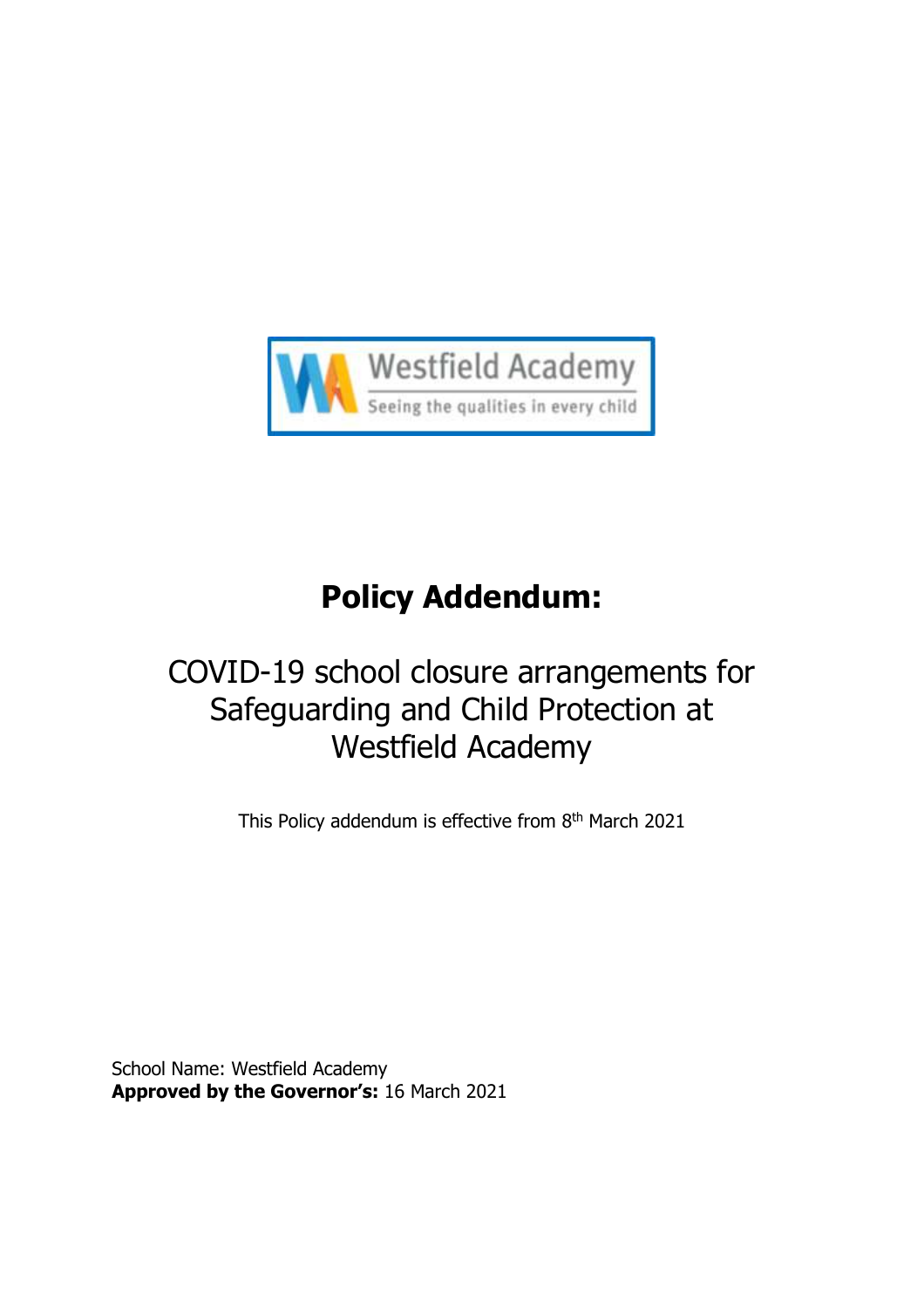On Monday 22nd February 2021, The Prime Minister announced the government's roadmap to cautiously ease lockdown restrictions in England. This included a direction that from 8 March 2021, all pupils should attend school.

Westfield Academy will continue to have regard to the statutory safeguarding guidance keeping children safe in education (as amended, Jan 2021).<sup>1</sup>

We will ensure that where we care for children on site, we have appropriate support in place for them.

We will take advice and work with the local safeguarding partners.

We will refer to the Government guidance for education and childcare settings on how to implement social distancing and continue to follow the advice from Public Health England on handwashing and other measures to limit the risk of spread of coronavirus.

This addendum of the Westfield Academy Safeguarding and Child Protection policy contains details of our individual safeguarding arrangements in the following areas:

| Supporting children not in school as they are following clinical or public health advice |  |
|------------------------------------------------------------------------------------------|--|
|                                                                                          |  |
|                                                                                          |  |
|                                                                                          |  |

 $\overline{1}$ 

[https://assets.publishing.service.gov.uk/government/uploads/system/uploads/attachment\\_data/file/954314/](https://assets.publishing.service.gov.uk/government/uploads/system/uploads/attachment_data/file/954314/Keeping_children_safe_in_education_2020_-_Update_-_January_2021.pdf) Keeping children safe in education 2020 - Update - January 2021.pdf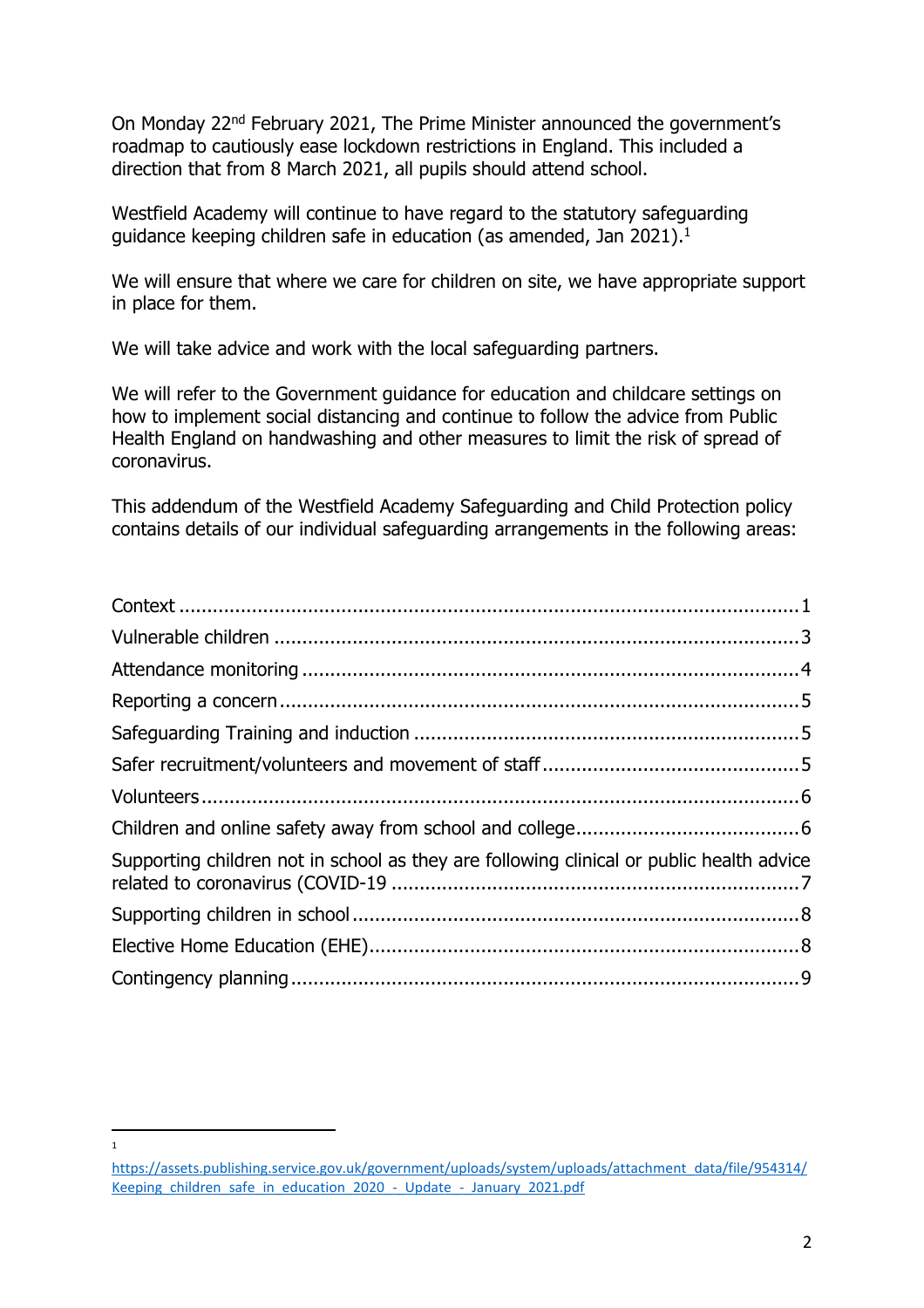## **Key contacts**

Remain as per the School Safeguarding Policy.

#### <span id="page-2-0"></span>**Vulnerable children**

Vulnerable children and young people include those who:

- are assessed as being in need under section 17 of the Children Act 1989<sup>2</sup>, including children and young people who have a child in need plan, a child protection plan or who are a looked-after child;
- have an education, health and care (EHC) plan;
- have been identified as otherwise vulnerable by educational providers or local authorities (including children's social care services), and who could therefore benefit from continued full-time attendance, this might include:
	- o children and young people on the edge of receiving support from children's social care services or in the process of being referred to children's services
	- $\circ$  adopted children or children on a special guardianship order
	- o those at risk of becoming NEET ('not in employment, education or training')
	- $\circ$  those living in temporary accommodation
	- $\circ$  those who are young carers
	- $\circ$  those who may have difficulty engaging with remote education at home (for example due to a lack of devices or quiet space to study)
	- o care leavers
	- $\circ$  others at the provider and local authority's discretion including pupils and students who need to attend to receive support or manage risks to their mental health.

Westfield Academy will continue to work with and support children's social workers to help protect vulnerable children. This includes working with and supporting children's social workers and the local authority virtual school head (VSH) for lookedafter and previously looked-after children. The lead person for this will be: Julie Coles

In circumstances where a parent is hesitant about or does not want to bring their child to an education setting, and their child is considered vulnerable, the social worker and Westfield Academy will explore the reasons for this directly with the parent.

Where parents are concerned about the risk of the child contracting COVID19, Westfield Academy or the social worker will talk through these anxieties with the parent/carer following the advice set out by Public Health England.

 $\overline{a}$ 

<sup>2</sup> <https://www.legislation.gov.uk/ukpga/1989/41/section/17>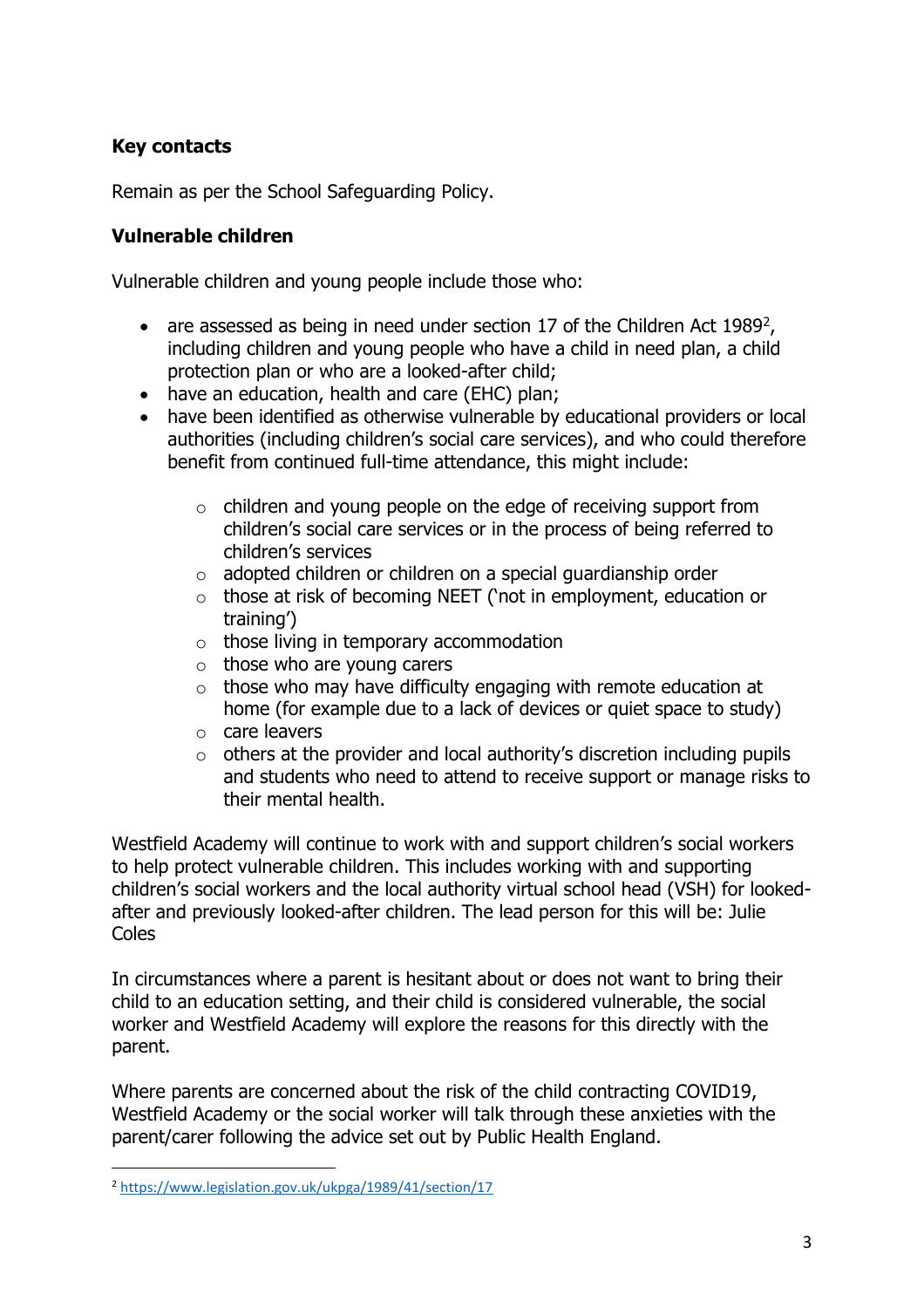Westfield Academy will encourage all pupils to attend a school.

## <span id="page-3-0"></span>**Attendance monitoring**

We expect all pupils to attend school.

Parents or carers are expected to contact the school on the first day of the illness and inform us of the reason for absence so that the correct attendance codes can be used in every case of absence. We expect parents or carers to make contact to make us aware of the status of any COVID-19 tests that have become necessary and to update the school on the welfare of the pupil.

From 8th March 2021, we will record attendance in accordance with the Education (Pupil Registration) (England) Regulations 2006 (as amended)<sup>3</sup> for all pupils.

A small number of pupils will still be unable to attend in line with public health advice to self-isolate because they:

- have symptoms or have had a positive test result
- live with someone who has symptoms or has tested positive and are a household contact
- are a close contact of someone who has coronavirus (COVID-19)

The advice for pupils who have been confirmed as clinically extremely vulnerable is to shield and stay at home as much as possible until further notice. They are advised not to attend school while shielding advice applies nationally.

For children self-isolating or quarantining or shielding – we will use code X.

In compliance with the Remote Education, Temporary Continuity Direction<sup>4</sup> will provide remote education to pupils who are unable to attend school because they are complying with government guidance or legislation around coronavirus (COVID-19).

Also, we will offer pastoral support to pupils who are:

- self-isolating
- shielding

 $\overline{a}$ 

• vulnerable (and off-school)

The Department for Education expects schools to grant applications for leave in exceptional circumstances. This should be recorded as code C (leave of absence

<sup>3</sup> <https://www.legislation.gov.uk/uksi/2006/1751/contents/made>

<sup>4</sup>[https://assets.publishing.service.gov.uk/government/uploads/system/uploads/attachment\\_data/file/923539](https://assets.publishing.service.gov.uk/government/uploads/system/uploads/attachment_data/file/923539/Remote_Education_Temporary_Continuity_Direction_-__Explanatory_Note.pdf) [/Remote\\_Education\\_Temporary\\_Continuity\\_Direction\\_-\\_\\_Explanatory\\_Note.pdf](https://assets.publishing.service.gov.uk/government/uploads/system/uploads/attachment_data/file/923539/Remote_Education_Temporary_Continuity_Direction_-__Explanatory_Note.pdf)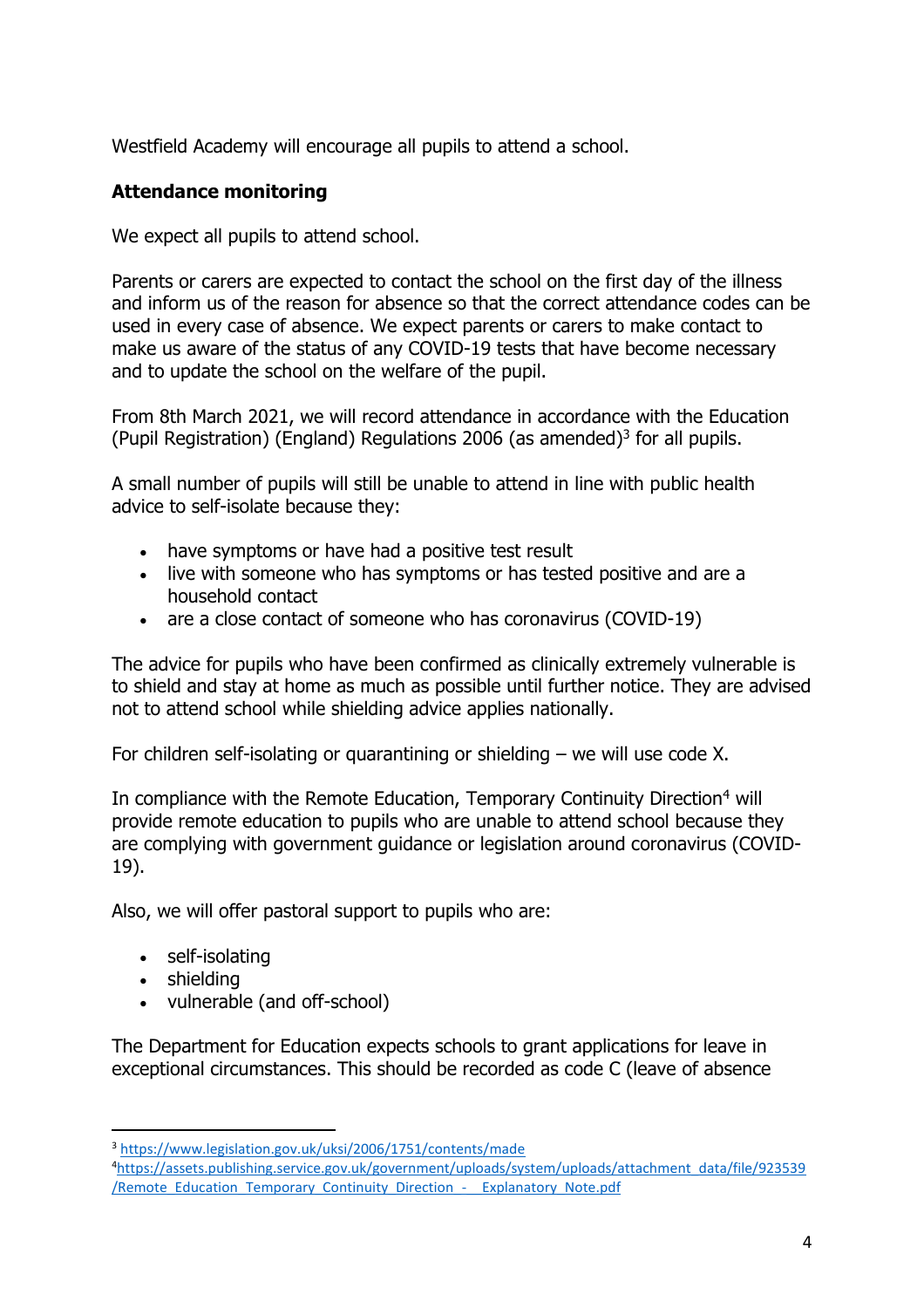authorised by the school) unless another authorised absence code is more applicable.

Where pupils are not able to attend school, as they are following clinical or public health advice related to coronavirus (COVID-19), the absence will not be penalised.

#### <span id="page-4-0"></span>**Reporting a concern**

Where staff have a concern about a child, they should continue to follow the process outlined in the school Safeguarding Policy, this includes making a report via My Concerns which can be done remotely.

Staff are reminded of the need to report any concern immediately and without delay.

Where staff are concerned about an adult working with children in the school, they should immediately contact the Headteacher or the Designated Safeguarding Lead.

#### <span id="page-4-1"></span>**Safeguarding Training and induction**

All existing school staff have had safeguarding training and have read part 1 of Keeping Children Safe in Education (2020). The DSL will communicate with staff any new local arrangements, so they know what to do if they are worried about a child.

Where new staff are recruited, or new volunteers enter Westfield Academy, they will continue to be provided with a safeguarding induction.

Upon arrival, they will be given a copy of the receiving setting's child protection policy, confirmation of local processes and confirmation of DSL arrangements.

#### <span id="page-4-2"></span>**Safer recruitment/volunteers and movement of staff**

When recruiting new staff, Westfield Academy will continue to follow the relevant safer recruitment processes for their setting, including, as appropriate, relevant sections in part 3 of Keeping Children Safe in Education (2020) (as amended, Jan 2021).

Where Westfield Academy are utilising volunteers for the purpose of testing, we will continue to follow the checking and risk assessment process as set out in paragraphs 167 to 172 of KCSIE.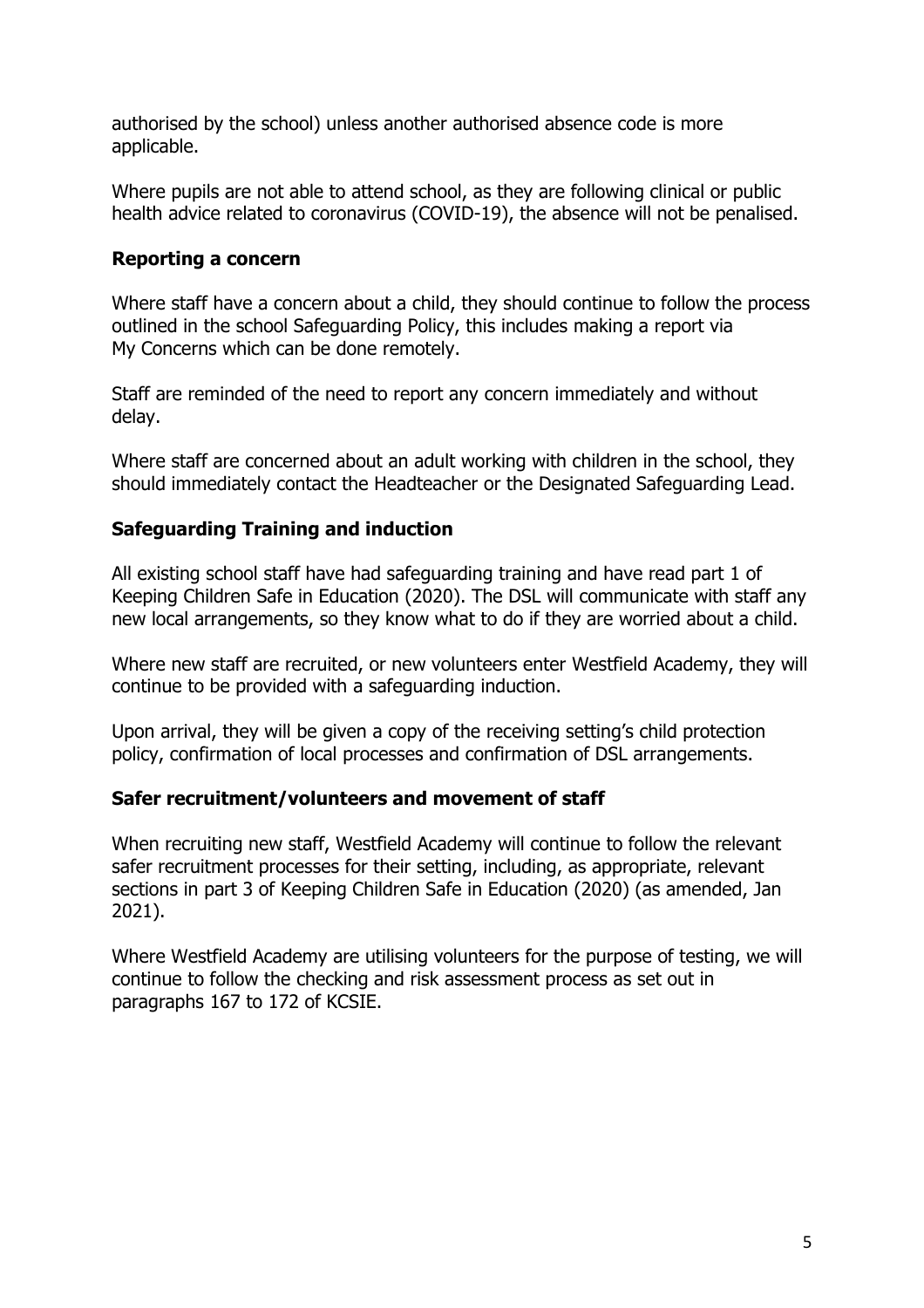Under no circumstances will a volunteer in respect of whom no checks have been obtained be left unsupervised or allowed to work in regulated activity. <sup>5</sup>

#### <span id="page-5-0"></span>**Volunteers**

Westfield Academy will use volunteers to assist in handing out and securing COVID-19 test kits to students and staff members. Other duties may be required such as building test kits, cleaning down areas and directing people.

Under no circumstances will a volunteer in respect of whom no checks have been obtained be left unsupervised or allowed to work in regulated activity.

Volunteers who, on an unsupervised basis provide personal care on a one-off basis in Westfield Academy, will be in regulated activity. This means that if a volunteer is administrating a COVID-19 test whilst un-supervised, they will be in regulated activity and therefore require an Enhanced DBS with Barred List check.

Existing volunteers in regulated activity do not have to be re-checked if they have already had a DBS check (which includes barred list information).

Supervision must be:

 $\overline{a}$ 

- by a person who is in regulated activity.
- regular and day to day; and
- reasonable in all the circumstances to ensure the protection of children.

In appointing volunteers, the school will continue to follow safer recruitment processes.

#### <span id="page-5-1"></span>**Children and online safety away from school and college**

It is important that all staff who interact with children, including online, continue to look out for signs a child may be at risk. Any such concerns should be dealt with as per the Child Protection Policy and where appropriate referrals should still be made to children's social care and as required, the police.

Westfield Academy will ensure any use of online learning tools and systems is in line with privacy and data protection/GDPR requirements.

Below are some things to consider if there are virtual lessons, especially where webcams are involved:

<sup>5</sup> Paragraph 183. Keeping Children Safe in Education (2020) (as amended, Jan 2021) [https://assets.publishing.service.gov.uk/government/uploads/system/uploads/attachment\\_data/file/9](https://assets.publishing.service.gov.uk/government/uploads/system/uploads/attachment_data/file/954314/Keeping_children_safe_in_education_2020_-_Update_-_January_2021.pdf) [54314/Keeping\\_children\\_safe\\_in\\_education\\_2020\\_-\\_Update\\_-\\_January\\_2021.pdf](https://assets.publishing.service.gov.uk/government/uploads/system/uploads/attachment_data/file/954314/Keeping_children_safe_in_education_2020_-_Update_-_January_2021.pdf)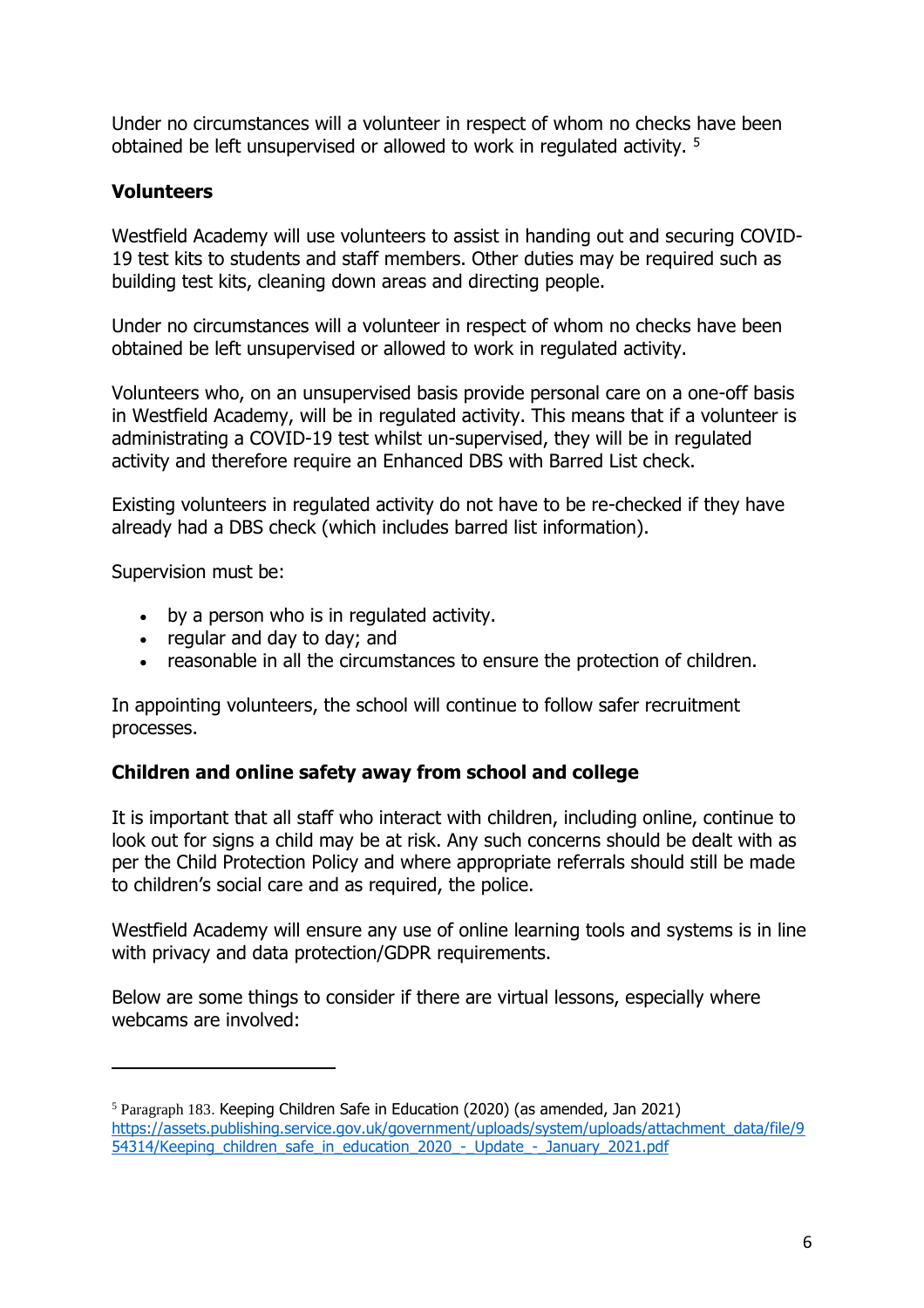- No 1:1s, groups only
- Staff and children must wear suitable clothing, as should anyone else in the household.
- Any computers used should be in appropriate areas, for example, not in bedrooms; and the background should be blurred.
- The live class should be recorded so that if any issues were to arise, the video can be reviewed.
- Live classes should be kept to a reasonable length of time, or the streaming may prevent the family 'getting on' with their day.
- Language must be professional and appropriate, including any family members in the background.
- Staff must only use platforms specified by senior managers and approved by our IT network manager / provider to communicate with pupils
- Staff should record, the length, time, date and attendance of any sessions held.

#### <span id="page-6-0"></span>**Supporting children not in school as they are following clinical or public health advice related to coronavirus (COVID-19**

Westfield Academy is committed to ensuring the safety and wellbeing of all its Children and Young people.

Where the DSL has identified a child to be on the edge of social care support, or who would normally receive pastoral-type support in school, they should ensure that a robust communication plan is in place for that child or young person.

Details of this plan must be recorded on MY Concerns, as should a record of contact have made.

The communication plans can include remote contact, phone contact, door-step visits. Other individualised contact methods should be considered and recorded.

Westfield Academy and its DSL will work closely with all stakeholders to maximise the effectiveness of any communication plan.

This plan must be reviewed regularly and where concerns arise, the DSL will consider any referrals as appropriate.

Westfield Academy recognises that school is a protective factor for children and young people, and the current circumstances, can affect the mental health of pupils and their parents/carers.

Teachers at Westfield Academy need to be aware of this in setting expectations of pupils' work where they are at home.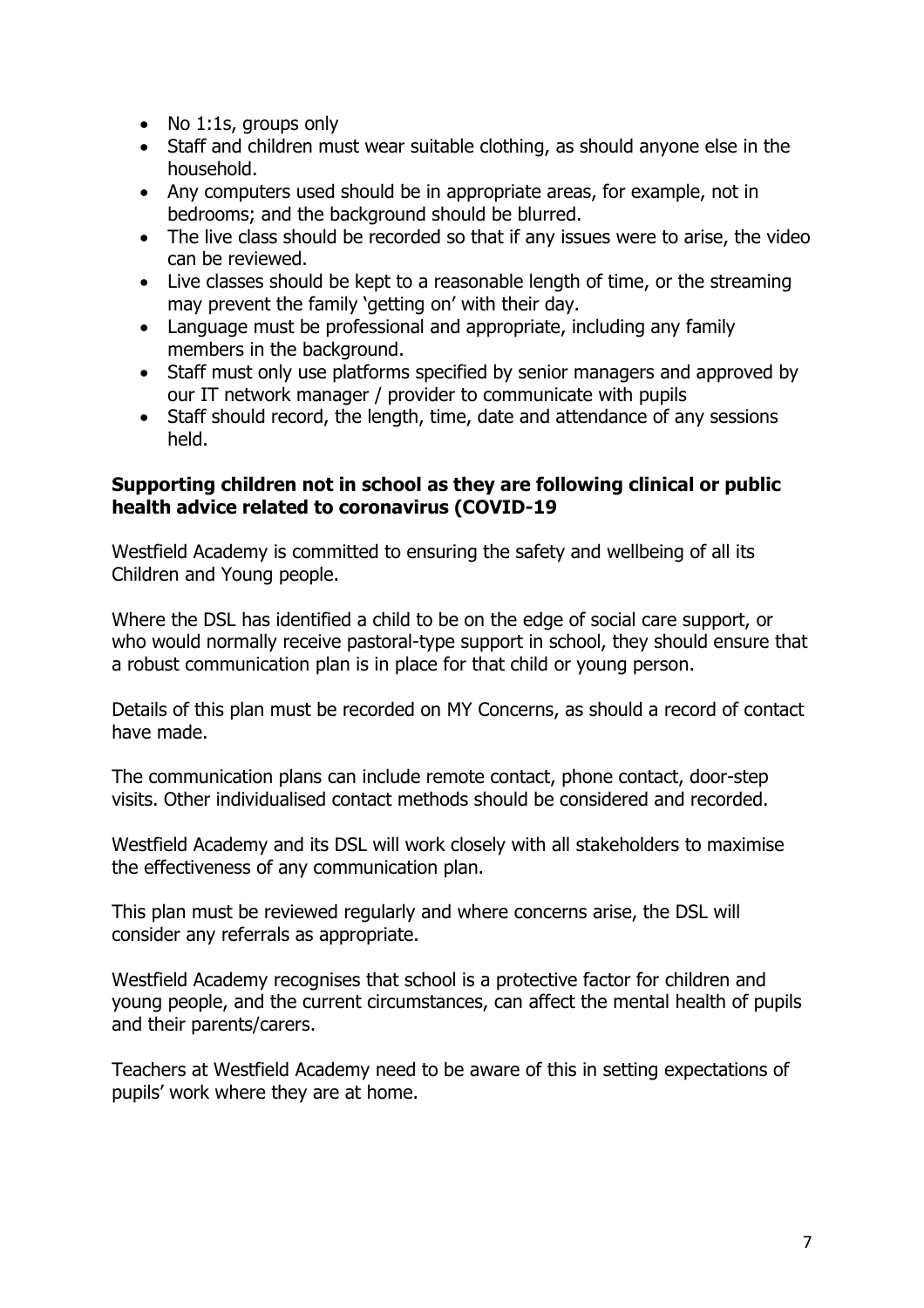#### <span id="page-7-0"></span>**Supporting children in school**

Westfield Academy is committed to ensuring the safety and wellbeing of all its students.

Westfield Academy will continue to be a safe space for all children to attend and flourish.

Westfield Academy will refer to the Government guidance for education and childcare settings on how to implement social distancing<sup>6</sup> and continue to follow the advice from Public Health England on handwashing and other measures to limit the risk of spread of COVID-19.

Westfield Academy will ensure that where we care for children of critical workers and vulnerable children on site, we ensure appropriate support is in place for them. This will be bespoke to each child and recorded on My Concerns.

Westfield Academy will ensure that appropriate support is offered to all students with respect to their mental health.

#### <span id="page-7-1"></span>**Elective Home Education (EHE)**

 $\overline{a}$ 

Westfield Academy will encourage parents to send their children to school, particularly those who are vulnerable.

Where an application is made, Westfield Academy will consider whether a parent's decision to educate at home gives greater cause for concern compared to remaining in school.

Where we feel that there is additional cause for concern the designated safeguarding lead will then consider making a referral to the local authority in line with existing procedures. This will happen as soon as Westfield Academy becomes aware of a parent's intention, or decision, to home educate.

Westfield Academy will work with local authorities and, where possible, coordinate meetings with parents to seek to ensure EHE is being provided in the best interests of the child.

If a parent wants to admit their child to Westfield Academy, we will follow our normal processes for in-year admissions applications.

<sup>6</sup>[https://assets.publishing.service.gov.uk/government/uploads/system/uploads/attachment\\_data/file/963541](https://assets.publishing.service.gov.uk/government/uploads/system/uploads/attachment_data/file/963541/Schools_coronavirus_operational_guidance.pdf) [/Schools\\_coronavirus\\_operational\\_guidance.pdf](https://assets.publishing.service.gov.uk/government/uploads/system/uploads/attachment_data/file/963541/Schools_coronavirus_operational_guidance.pdf)